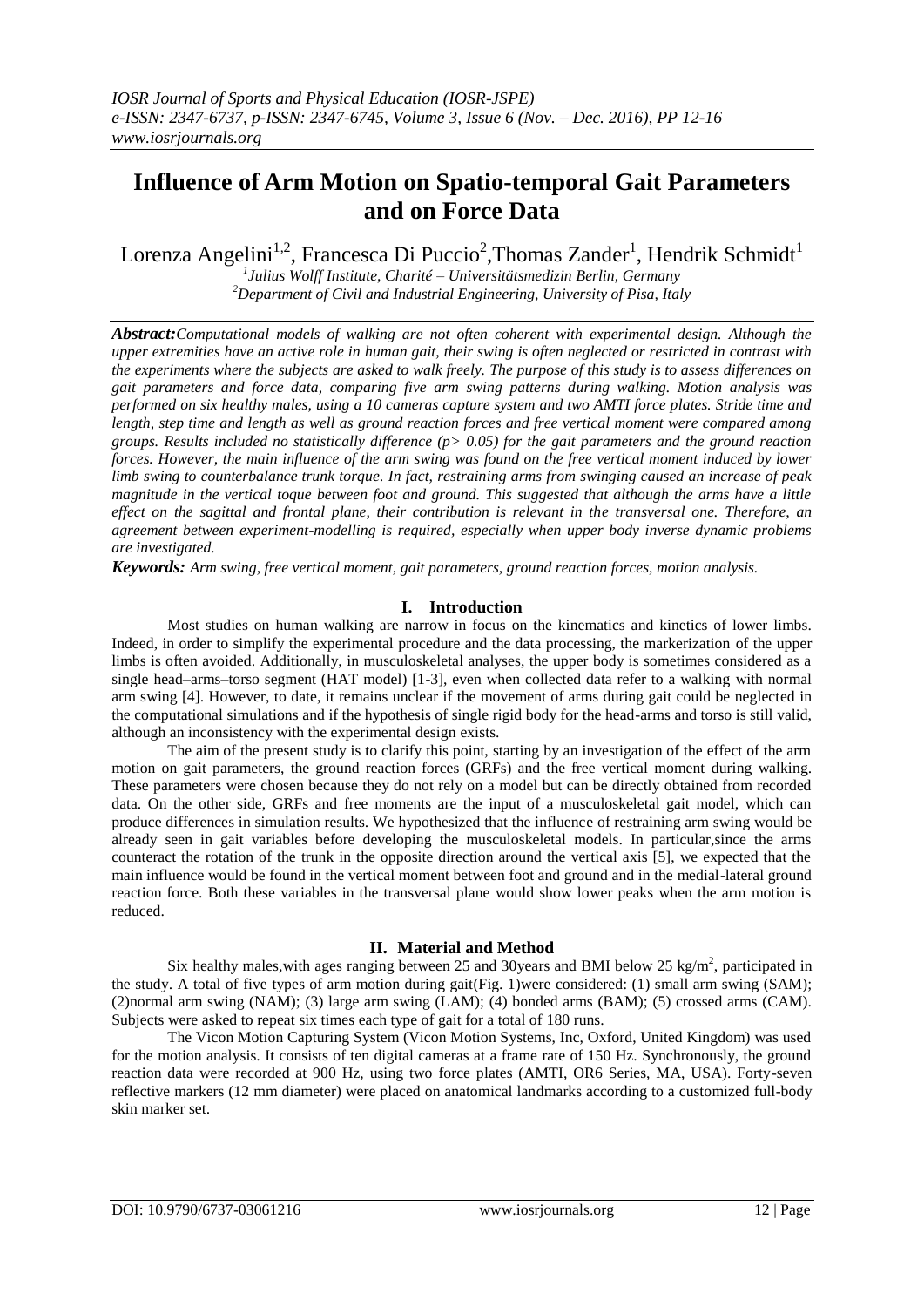

**Figure 1:** Investigated walking tasks. (1) walking with a small arm swing (SAM); (2) with a normal arm swing (NAM); (3) with a large arm swing (LAM) (4) with bonded arms (BAM); (5) with crossed arms (CAM).

InVicon Nexus software, each marker was labelled and all temporary gaps in trajectories were filled using a spline interpolating function. Data were then filteredwith a second-order, zero-phase, low-pass Butterworth filter. A cut-off frequency of 7 Hz for trajectories and 23 Hz for forces and moments were chosen.

### **III. Data Analysis**

The gait events, Heel-Strike (HS) and Toe-Off (TO), were identified from thevertical component of the ground reaction, using a threshold of 10 N for HS and 5 N for TO, respectively [6-9]. When HS and TO were outside the two force platforms, the foot velocity algorithm approach was pursued [10]. The gait parameters (step and stride time, stance and swing time andstep and stride length) were then yielded from the values of HS and TO (Fig. 2). The spatial ones were scaled by each subject's height (BH), whereas the temporal gait variables were normalized by the square of the ratio of each subject's height to gravitational acceleration  $(t_0=\sqrt{BH/g})[11].$  Because of the small sample size, normal distribution cannot be ensured. As a consequence, the non-parametric Kruskal–Wallis's test was used to compare differences in gait parameters among the five dynamic tasks with the significance level set at 0.05. If a significance was found, a post-hoc analysis was performed using a Bonferroni correction. All the statistical analyses were carriedout using R Project.



**Figure 2:** Subdivision of gait cycle on the basis of foot contact data (HS, heel strike; cHS, contralateral heel strike; TO, toe off).

Each AMTI force platform produces six signals, the force components  $F_x$  (medio-lateral force),  $F_y$ (anterior-posterior force), and  $F_z$  (vertical force), and the moments  $M_x$ ,  $M_y$ , and  $M_z$ . Since the origin of the local coordinate systemon each force plate  $(0)$  is centeredat a distance  $(d)$  below its surface, the reaction couples exerted by the foot on the ground and applied on the center of pressure  $(COP)$  are given by:

$$
\vec{T} = \vec{M} - \vec{k} \wedge \vec{F} \tag{1}
$$

where F and M are the forces and the moments about the origin of the local coordinate system O and  $\vec{k}$  the vector joining  $\theta$  to the COP. Usually, only the couple about the vertical axis, referred as the free vertical moment,  $T_z$ , is considered.

The ground reaction forces and the free vertical moment, recorded during the stance phase of the gait, were scaled by percentage of body weight (BW)and bythe percent product of bodyweight and height (BWH), respectively.Data were interpolatedto 100% of the stance phase. For each condition, the time series wereaveraged. The standard deviations were calculated within each subject and each condition and then averaged across all subjects.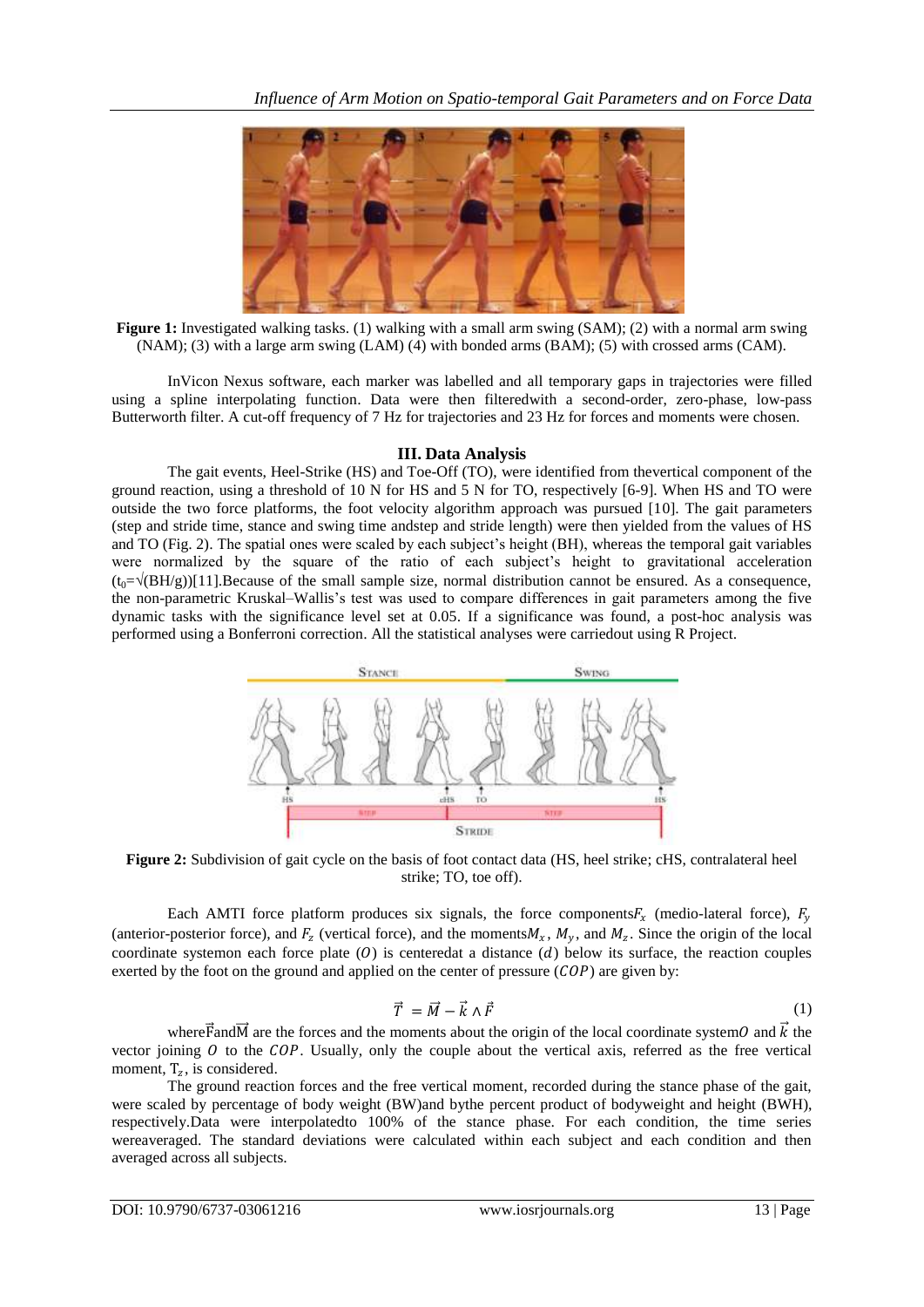For the force components, the magnitudes of peaks were compared and the non-parametric Kruskal– Wallis's test was performed.Pearson correlation coefficient (*r*), averaged across subjects, was used to assess temporal similarity between  $T_z$  waveforms for each pair of tasks.

#### **IV. Results**

The median values of gait parameters across all subjects and range for each gait type are reported in figure 3. The normalized stride length and time are about 0.8 and 2.65 respectively, with very small differences in the five types of gait. Similar observations can be extended to step parameters, that are reported both for dominant and non-dominant limb. The differences between the limb are minima, with the dominant side showing higher values. It can be further observed that step parameters are equal to the half of the stride ones.

However, as far as this time and length parameters is concerned, no statistically difference ( $p$  > 0.05) was found during walking, changing the arm motion in amplitude.



**Figure 3**: Normalized stride length and stride time (left) and normalized step length and step time (right) for each arm condition (small arm motion, SAM; normal arm motion, NAM; large arm motion, LAM; bonded arm motion, BAM; crossed arm motion, CAM). Error bars represent the range.

Figure 4 shows time trends of the vertical, anterior-posterior and medial-lateral components of the ground reaction forces during the stance period, averaged across participants, for the five types of gait. Also in this case, dominant and non-dominant limb are analysed separately. The medial lateral force component appears to show the major differences for the five types of gait, while for the anterior-posterior and axial components curves of different arm motion are almost overlapped. However, in terms of magnitude, the former is the smallest ( $> 8\%$  BW) while the anterior posterior reaches 20% BW and the normal component even can be up to 120% BW.



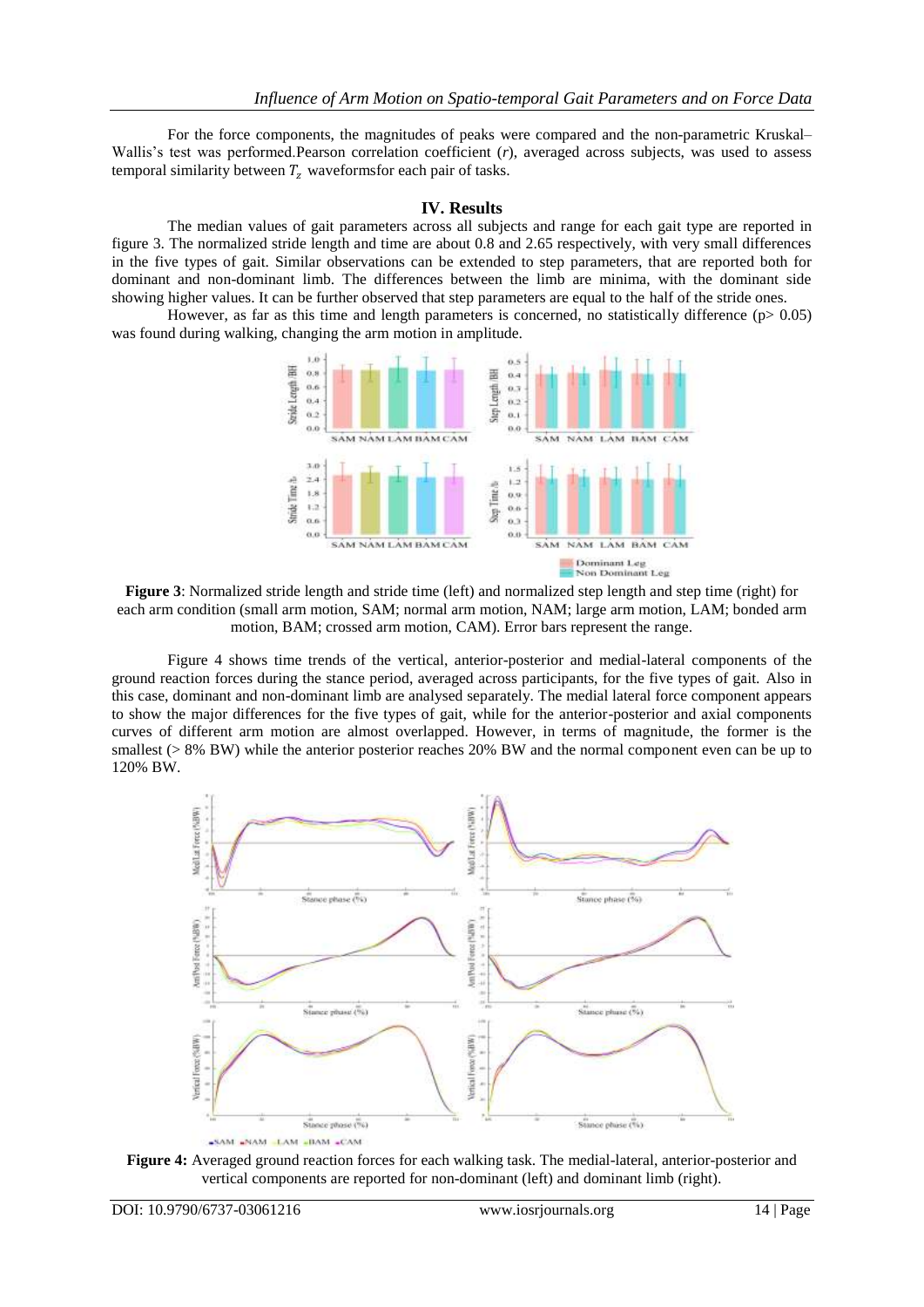Table 1 contains the mean (±SD) values of force components at some peculiar instant of the stance phase, shown in Figure 4. Also in this table a distinction is made between dominant and non-dominant limb.Peaks component are not statistically significantly different from each other at the 0.05 level.

**Table 1:** Mean and standard deviation (SD). GRF peaks for walking with a small arm motion (SAM), a normal arm motion (NAM), a large arm motion (LAM), with bonded arms (BAM), with arms held across the chest (CAM).

| <b>GRF</b> peaks         |                  |                   |                   |                   |                   |                   |
|--------------------------|------------------|-------------------|-------------------|-------------------|-------------------|-------------------|
|                          |                  | Arm Condition     |                   |                   |                   |                   |
|                          |                  | <b>SAM</b>        | <b>NAM</b>        | <b>LAM</b>        | <b>BAM</b>        | CAM               |
| Medial-lateral component |                  |                   |                   |                   |                   |                   |
| $1st$ peak (%BW)         |                  |                   |                   |                   |                   |                   |
|                          | Non-<br>Dominant | $-5.99$<br>(0.87) | $-5.13$<br>(1.03) | $-6.58$<br>(1.03) | $-7.80$<br>(1.37) | $-7.52$<br>(0.86) |
|                          | Dominant         | 7.11<br>(1.08)    | 6.57<br>(1.06)    | 6.03<br>(0.84)    | 7.54<br>(1.42)    | 7.88<br>(0.87)    |
| Anterior-posterior       |                  |                   |                   |                   |                   |                   |
| component                |                  |                   |                   |                   |                   |                   |
| $1st$ peak (%BW)         | Non-             | $-15.47$          | $-15.16$          | $-14.28$          | $-18.35$          | $-13.87$          |
|                          | Dominant         | (2.78)            | (1.57)            | (1.30)            | (1.93)            | (1.04)            |
|                          |                  | $-16.98$          | $-17.78$          | $-18.13$          | $-18.23$          | $-17.67$          |
|                          | Dominant         | (1.62)            | (1.25)            | (1.48)            | (2.37)            | (1.51)            |
| $2nd$ peak (%BW)         |                  |                   |                   |                   |                   |                   |
|                          | Non-             | 19.77             | 19.95             | 20.79             | 20.07             | 20.35             |
|                          | Dominant         | (0.92)            | (0.91)            | (1.95)            | (0.65)            | (1.03)            |
|                          | Dominant         | 19.79             | 19.77             | 19.02             | 21.00             | 20.46             |
|                          |                  | (0.84)            | (1.39)            | (0.94)            | (1.15)            | (1.16)            |
| Vertical component       |                  |                   |                   |                   |                   |                   |
| $1st$ peak (%BW)         |                  |                   |                   |                   |                   |                   |
|                          | Non-             | 102.84            | 103.15            | 106.06            | 108.58            | 102.70            |
|                          | Dominant         | (5.34)            | (3.27)            | (3.34)            | (3.34)            | (6.16)            |
|                          | Dominant         | 103.33            | 107.65            | 107.07            | 108.95            | 107.64            |
| $2nd$ peak (%BW)         |                  | (4.46)            | (3.94)            | (2.98)            | (3.95)            | (3.33)            |
|                          | Non-             | 111.68            | 113.51            | 111.72            | 115.26            | 113.98            |
|                          | Dominant         | (1.45)            | (2.78)            | (1.93)            | (2.31)            | (3.09)            |
|                          |                  | 113.53            | 113.58            | 113.08            | 116.90            | 115.31            |
|                          | Dominant         | (2.29)            | (2.16)            | (2.21)            | (2.63)            | (2.06)            |
| Valley (%BW)             |                  |                   |                   |                   |                   |                   |
|                          | Non-             | 78.39             | 80.16             | 78.61             | 74.66             | 76.52             |
|                          | Dominant         | (3.43)            | (3.18)            | (2.41)            | (2.20)            | (2.88)            |
|                          | Dominant         | 77.69             | 76.74             | 78.36             | 73.52             | 75.71             |
|                          |                  | (2.25)            | (3.10)            | (2.38)            | (3.18)            | (2.35)            |

Figure 5 depicts the free vertical moment both for dominant and non-dominant stance. It must be observed that for all subjects the dominant side was the right, thus the differences between the two limbs also show an opposite sign of the couple. Rather interestingly, the magnitude of this moment increases with the type of arm motion condition from LAM, to NAM, SAM, BAM up to CAM. Thus, the arm motion seems to reduce the internal external moment at the ground interface, the lower the motion the higher the moment.

Assessment of *r* values between pairs of  $T<sub>z</sub>$  curves indicates that the patterns for SAM, BAM and CAM are more similar in temporal characteristics ( $r = 0.88 - 0.95$ ) than the trends for NAM and LAM with  $r = 0.67$ . As regards walking with NAM compared to walking with SAM, BAM and CAM, Pearson correlation coefficient is about 0.76. When the arm elevation is more pronounced (LAM), *r* decreases and ranges between 0.57 and 0.67. The lowest correlation is recorded for the pair LAM and SAM.